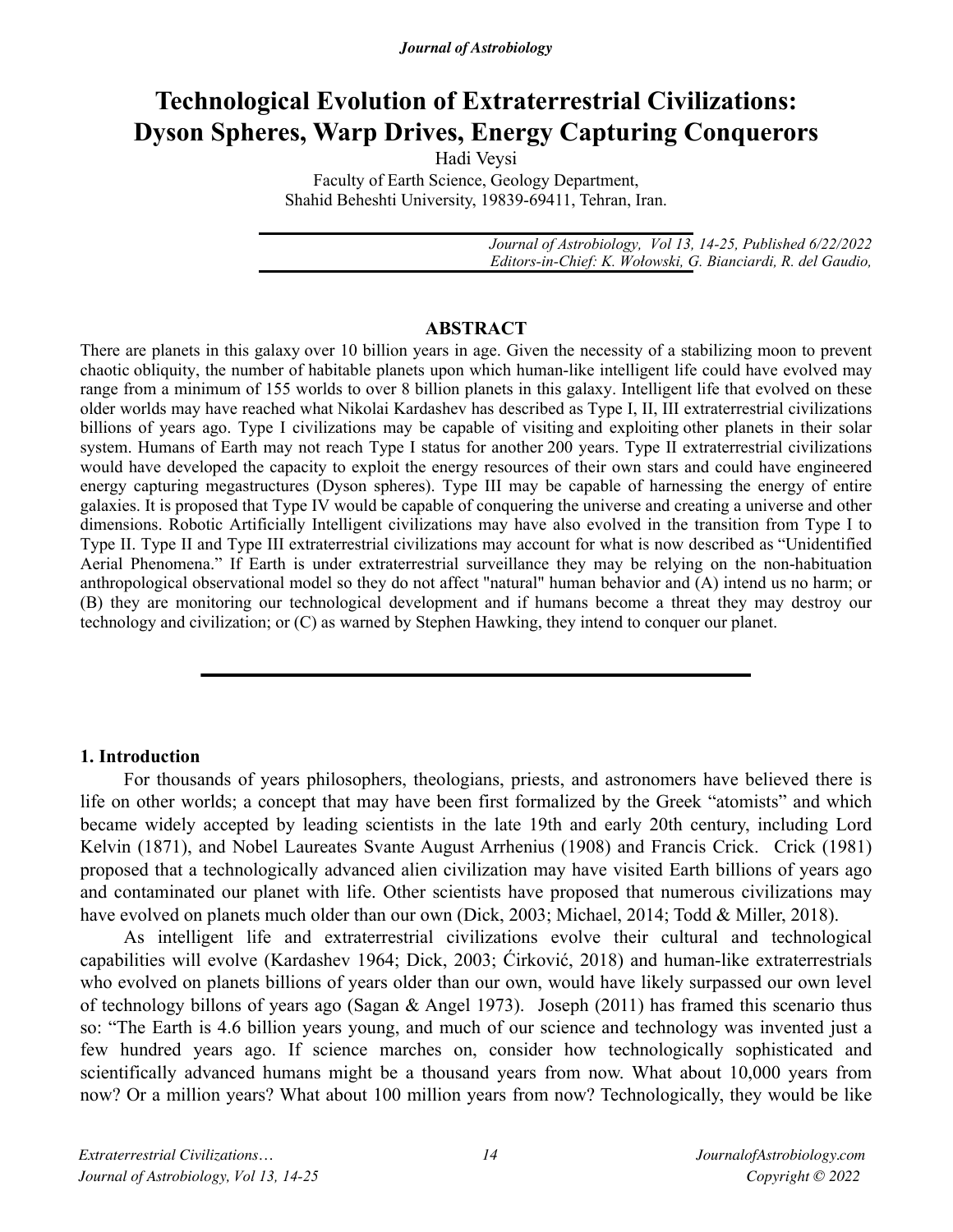gods -even if they were merely human." Joseph (2011) then asks the question: "What might be the creative and intellectual potency of a being whose brain and civilization is 10 billion years older than our own, and which has likely engineered their own DNA, who continued to evolve and who has 10 or more layers of neocortex --compared to those 6 we call our own? What of a civilization that has had 10 billion years to seek technological perfection?"

Sagan (Sagan & Angel 1973) has summed up this scenario thusly: "What does it mean for a civilization to be a million years old? We have had radio telescopes and spaceships for a few decades; our technical civilization is a few hundred years old… an advanced civilization millions of years old is as much beyond us as we are beyond a bush baby or a macaque."

### **Artificially Intelligent Robotic Civilizations**

It has been proposed that humans in the future or technologically advanced extraterrestrials may have engineered their own DNA creating designer babies that designed their own babies and evolved beyond human understanding (Jones 2009; Joseph 2011). Dick (2003, 2008) and Ćirković (2018) have suggested the evolution of human intelligence may result in the converting of Natural (biological) Intelligence (NI) to Artificial Intelligence (AI) leading to a transformation from a biologically based civilization to a post-biological civilization that would encompass and then extend beyond its own solar system to conquer and exploit the galaxy and eventually achieving technological singularity. Intelligent biological life would then be eradicated or converted by AIs (robotic organisms) and becoming slaves to service and maintain this post-biological civilization (Dick, 2003; Dick, 2008; Ćirković, 2018). In a post biological solar system or galaxy, there might be an exponentially increasing need for mineral resources, including metals, non-metals, metalloids and energy. AIs in a post-biological solar system would be required to colonize and exploit other planets and eventually their own sun, and then other stars, for the appropriation of energy and mineral resources.

## **Type I, II, III Civilizations**

As first proposed by Soviet astronomer Nikolai Kardashev (1964, 1985), as extraterrestrial civilizations evolve they would exponentially and increasingly master the energy resources of their planet, and eventually reach what he called a Type I Civilization, which would be equal to the civilizations of modern Earth, in the exploitation and consumption of energy energy and resources of their own planet. Carl Sagan (Sagan & Angel 1973) and Michio Kaku (2005, 2007), however, argue that the humans of Earth have not yet reached Type I status. Kaku (2007) suggests that if humans increase their energy consumption at an average rate of 3 percent each year, they may attain Type I status in another 200 years.

Type I civilizations would not be capable of visiting other solar systems. However, as a Type I extraterrestrial civilization becomes increasingly technologically advanced, it would eventually become capable of consuming the energy of its own star and exploiting other planets in its solar system for minerals and other resources, and in so doing becoming a Type II civilization. In support of that hypothesis is evidence of what may be energy capturing megastructures orbiting distant stars (Horvath 2015; Wright & Sigurdsson 2016; Joseph & Duvall 2021). As the Type II civilization technologically advances exponentially, it might establish additional megastructures around yet other stars until eventually mastering and exploiting the energy resources of its galaxy and becoming a Type III civilization.

# **The Probability of Earth-Like Intelligent Extraterrestrial Life**

Estimates are that one out of five star systems may be orbited by a habitable planet and up to 80 billion planets could be inhabited (Kunimoto et al. 2020). Over 1350 confirmed "super Earths" have been detected in this galaxy (NASA 2022). Campante et al. (2015) has discovered five sub-Earth sized worlds orbiting Kepler-444 which has an estimated age of 11.2 to 12.2 billion years. Campante et al. (2015) has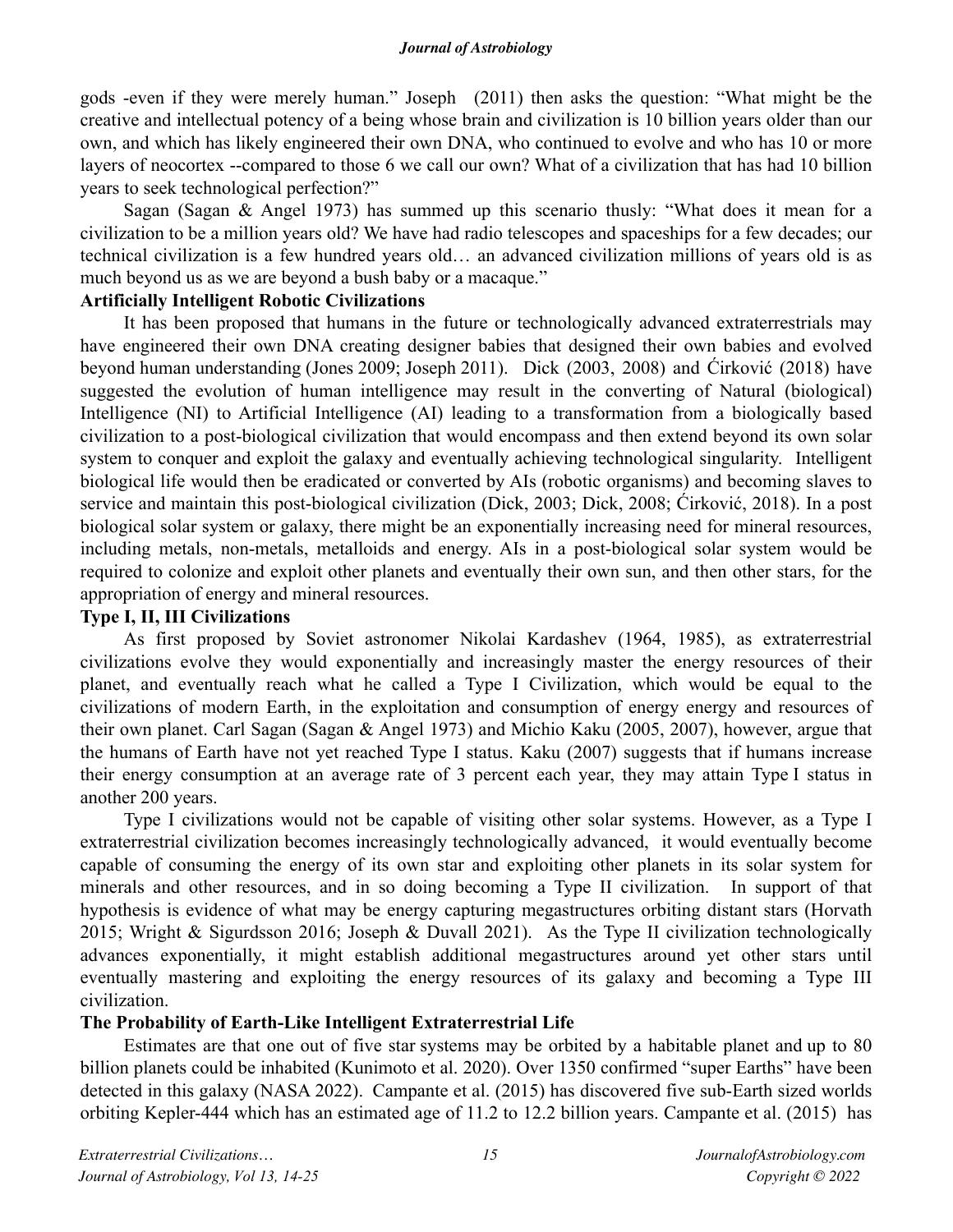proposed that "Earth-size planets have formed throughout most of the universe's 13.8 billion year history, leaving open the possibility for the existence of ancient life in the Galaxy."

Although there is as yet no conclusive proof, the evidence indicative of extraterrestrial life is substantial. There is evidence that simple forms of life have colonized Mars in the ancient past (Bianciardi et al. 2014, 2015, 2021), and recent findings include what some believe to be fungi growing out of the ground as based on sequential photos (Joseph et al. 2021). Formations similar to algae and lichens have been reported (Bianciardi et al. 2021; Joseph 2016; Dass 2017), and what may be the fossilized remnants of metazoan invertebrates such as tube worms, sponges and corals (Armstrong 2021, 2022; Joseph et al., 2020b; Suamanarathna et al. 2021) and the trace fossils of mollusks and bivalves have been observed (Joseph & Armstrong 2022).

Many scientists have also reported what they believe to be algae, fungi, sponges and corals embedded in meteorites (Birgham 1982; Claus & Nagy, 1961; Nagy et al. 1963a,b; Pflug 1984; Rozanov et al. 2003), some older than this solar system; findings that suggest life may be pervasive throughout this solar system and galaxy (Joseph et al. 2020). If this "genetic seeds of life" scenario is correct, then logically, using Earth and Mars as an example, life would have likely evolved on billions of Earth-like worlds and hundreds of millions of Type I extraterrestrial civilizations would have long ago evolved in this galaxy (Sagan & Angel 1973; Kaku 2007).

The problem with this hypothesis is the necessity that a stabilizing moon must be orbiting each of these habitable planets to prevent chaotic obliquity--as is the situation on Mars-- and enable life to evolve beyond metazoan invertebrates (Joseph et al. 2021, 2022). It is believe another world collided with our own around 4 billion years ago, and the ejecta formed our stabilizing moon which prevents terrestrial axial tilting beyond 25 degrees. By contrast, Mars lacks a large orbiting moon and axial tilt is chaotic and ranges from possibly 0 to 80 degrees which causes catastrophic changes in global temperature, atmospheric pressure, and the stabilization of the oceans which evaporate, freeze, then melt and flood forming lakes and oceans which then freeze again, at the poles and below ground as obliquity declines (Joseph et al. 2022). If life evolved on Mars, then it appears to have progressed only to the level of metazoan invertebrates (Armstrong 2021; Elewa 2021; Joseph et al. 2021, 2022; Suamanarathna et al. 2021). The implications are that habitable planets must have a stabilizing moon; the lack of which would prevent the evolution of highly intelligent, human-like extraterrestrials (Joseph et al. 2022).

What is the probability that the estimated 80 billion habitable planets, the nearly 1400 "super Earths" and the Earth-size worlds over 10 billion years in age, have a stabilizing moon? There are three planets in our solar system that orbit in the "habitable zone" i.e. that would enable complex life to evolve; only one of which has a stabilizing moon and upon which evolved highly intelligent life. Given a liberal estimate of 1 out of 3, then perhaps 26 billion planets (and 466 super Earth) have the potential to sustain and promote the evolution of human-like intelligent life in our solar system. Or, if we reduced the odds to 1 in 9, then 8 billion habitable planets (and 155 Super Earth) may have a stabilizing moon. If we accept the lower estimate, then it is probable that highly intelligent human-like life may have or will evolve on at least 155 planets in this galaxy.

Kaku (2007) suggests that our world-wide civilization may enter Type II status in a few thousand years, and Type III status in 100,000 years. If these intelligent life evolved on at least 155 planets older than our own, then exponentially, and considering the rapid technological advances that have occurred on Earth in the last 300 years, then it can be predicted that a number of Type I and Type II extraterrestrial civilization developed billions of years ago. Evidence of what may be energy capturing megastructures is supportive of that latter hypothesis (Horvath 2015; Wright & Sigurdsson 2016; Joseph & Duvall 2021). **Energy Capturing Megastructure Dyson Spheres?** 

Some scientists believe that intelligent life is rare in this galaxy (Gallup & Faliveno 2022). Others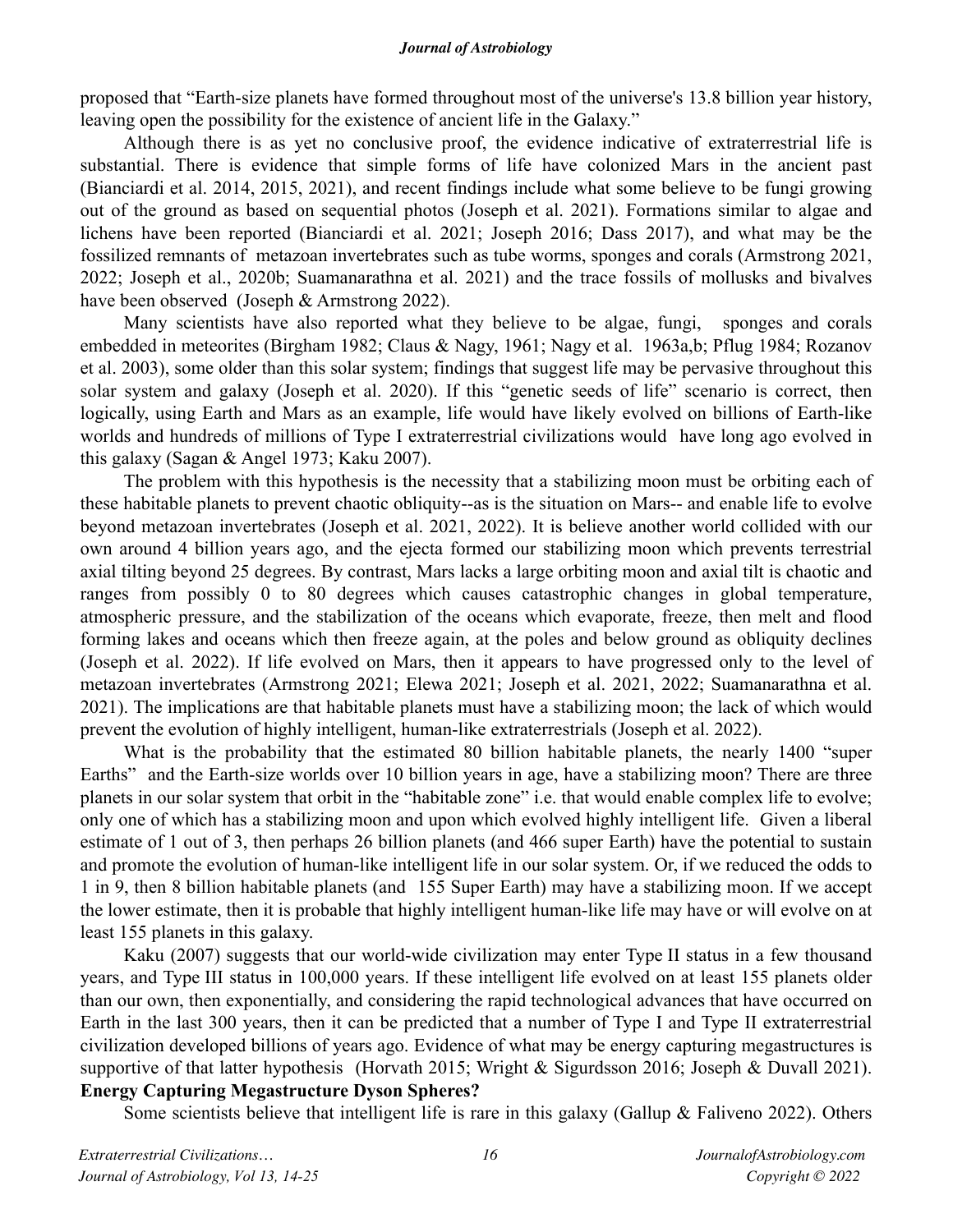have proposed that extraterrestrial life is pervasive and that living organisms similar to but far more intellectually and technologically advanced than humans may have developed energy-capturing megastructures that now orbit distant stars (Horvath 2015; Wright & Sigurdsson 2016; Joseph & Duvall 2021). NASA has even awarded itself \$300 million dollars to search for alien megastructures (Oberhaus & Donlin, 2021); also referred to as "Dyson Spheres." As based on Kardashev's classification system, the inhabitants of any planet that created a Dyson Sphere would have achieved or surpassed Type II civilization status.

The first clues to the possible existence of megalithic "Dyson spheres" was reported in 2015, following the discovery of an unusual light curve of F dwarf star KIC 8462852 and that was characterized by brief, deep 20% drops in flux, with non-periodic repetitions and asymmetric dips (Boyajian et al. 2016). These reports were confirmed by Schaefer (2016) and Montet & Simon (2016). This evidence indicates that numerous titanic light-blocking objects must be orbiting that sun. Saito et al. (2018) reported that star VVV-WIT-07 also displays a sequence of recurrent dips; and in 2019, an additional 21stars were detected with similar light dipping and dimming patterns most of which are similar to KIC 8462852 (Schmidt, 2019). These periodic episodes of dimming suggests that a group of mega-objects over a million kilometers wide are repeatedly passing close to and orbiting these stars. These discoveries have led to speculation that technologically advanced extraterrestrial civilizations have constructed titanic energy collecting megastructures (Horvath 2015; Wright & Sigurdsson 2016; Joseph & Duvall 2021). In this galaxy, there are super-Earths that orbit stars over 10 billion years in age (Campante et al. (2015). If humans evolved on these planets they may have "evolved" beyond humans of Earth billions of years ago, and may be responsible for what could be titanic energy-capturing megastructures orbiting stars in this galaxy (Horvath 2015; Wright & Sigurdsson 2016; Joseph & Duvall 2021).

# **Unidentified Aerial Phenomena: Evidence of Type II Civilizations**

For thousands of years there have been reports of saucer shaped and other unusual structures that fly at great speeds or hover above towns and cities. In WWII, pilots from numerous countries reported confrontations with aerial phenomenon, some cloud or saucer shaped others elongated and that could fly at great speeds (Joseph 2017); and these reports have continued into the present. According to "the USA Office of the Director of National Intelligence" at last some of these "Unidentified Aerial Phenomena (UAP)" may be of extraterrestrial origin, and the Earth and its inhabitants are under the surveillance of extraterrestrials who fly craft capable of hypersonic speeds and engage in turns and maneuvers that require a technology far in advance of our own. If these craft are extraterrestrial, it can be assumed they were created by a civilization that has achieved Type II status. If they are under robotic AI or biological control and were created by biological or robotic AI non-biological civilizations is unknown. Billions of Type I and Type II Extraterrestrial Civilizations in this Universe?

 Intelligent extraterrestrial life or Type I and Type II extraterrestrial civilizations may be quite rare in this galaxy (Gallup & Faliveno 2022). However, if even if there is only one habitable planet per star that gives us an estimated 400 billion planets (assuming 400 billion stars), but if there are three planets orbiting in the habitable zone of each star, the number jumps to 1,200 billion. Given Joseph et al's (2022) caveat about the necessity of a stabilizing moon, then perhaps, intelligent extraterrestrial life is relatively rare in this galaxy, with a highly conservative estimate of a minimum of 155 worlds that may have evolved a Type I or Type II civilization.

Given the unknown number of galaxies in the known universe--and which may easily exceeds billions of trillions of galaxies--then it can be predicted that within the entire universe intelligent extraterrestrial life and Type I and Type II extraterrestrial civilizations may also number in the billions. **Extraterrestrial Anthropologists?**

As warned by astrophysicist Stephen Hawking: "To my mathematical brain, the numbers alone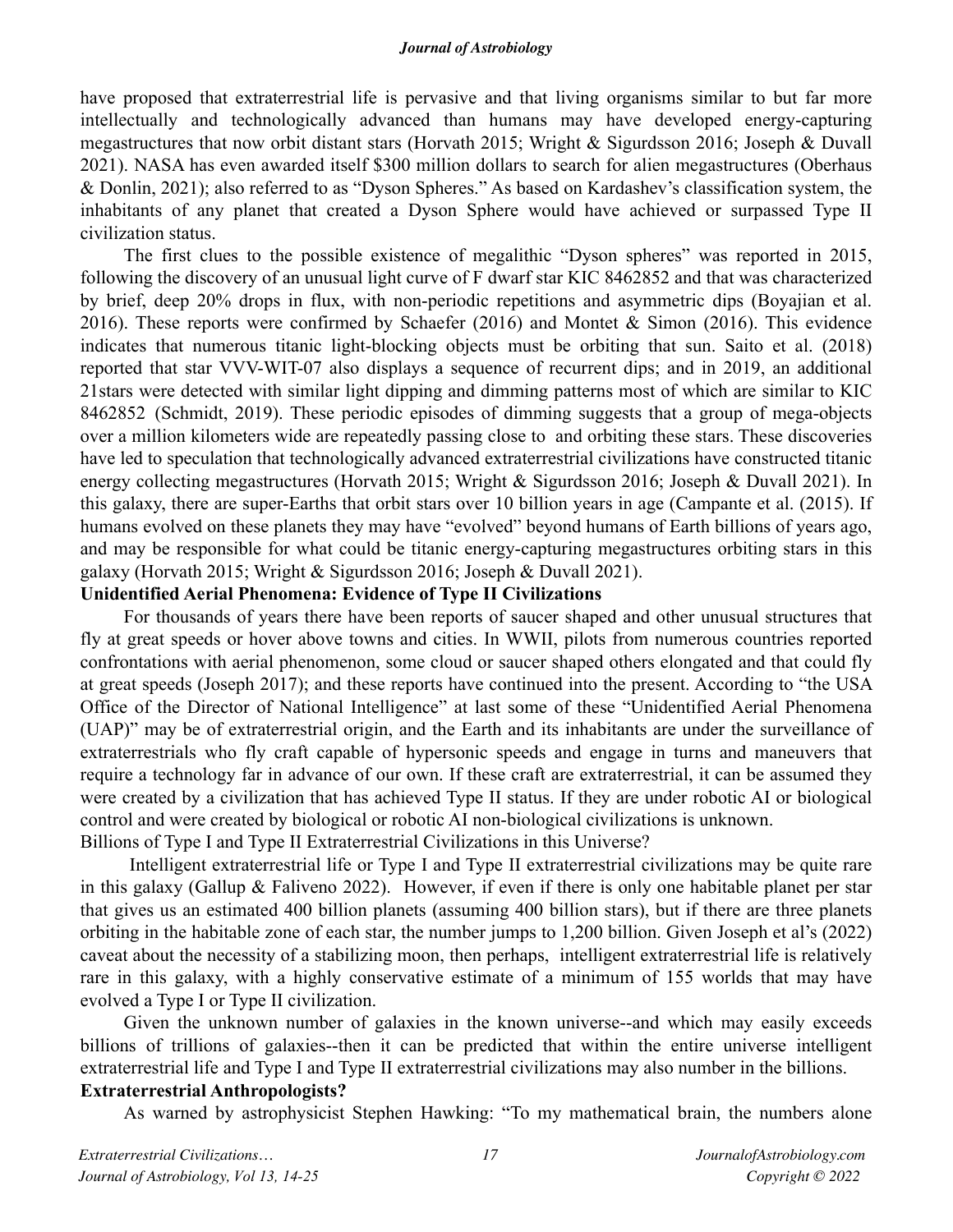make thinking about aliens perfectly rational. The real challenge is to work out what aliens might actually be like..." According to Hawking aliens "would be only limited by how much power they could harness and control, and that could be far more than we might first imagine...Such advanced aliens would perhaps become nomads, looking to conquer and colonize whatever planets they can reach...I imagine they might exist in massive ships, having used up all the resources from their home planet...If aliens ever visit us, I think the outcome would be much as when Christopher Columbus first landed in America, which didn't turn out very well for the Native Americans"

Although acknowledging unconfirmed reports of "encounters" with or observations of what may or may not be extraterrestrial space craft, Gallup and Faliveno (2022) have pointed out that there is no confirming evidence; and notes that Venus and Mars orbit in the habitable zone of our solar system, but there is no evidence of that extraterrestrial intelligent human-like life evolved on these or other worlds. It could be asked: If there are Type I, II, or III civilizations "out there" then why don't they announce themselves? Gallup and Faliveno (2022) suggest they may be afraid of us and hiding from us.

If extraterrestrial civilizations exist, and they are observing us, then another possibility is that good anthropologists they may be employing the "non-habituation" method while conducting anthropological research to understand human and animal behavior. As is well known, anthropologists who study Apes in the field, in their natural environment, use two methods: (A) Habituation: they let the Apes know they are being watched and the Apes habituate and grow accustomed to be watched, or (B) Non-Habituation: the apes do not know they are being watched and thus human observations has no effect on ape behavior. Perhaps extraterrestrials do not want the peoples of Earth to know they are being watched, because that will affect and change human behavior.

If Earth is under extraterrestrial surveillance, we should ask about their long range intentions. Perhaps (A) They mean us no harm. They just want to study us. (B) They are monitoring human behavior and technological development. If we become a threat, they may try to eradicate us. (C) They intend to conquer our planet when they get enough information.

### **Type III & IV Civilizations: Conquerers or Creators of the Universe?**

As Type II civilizations evolve and conquer additional galaxies, eventually they may become Type III civilizations and master the energy resources of the entire universe. Is there any evidence in support of that intriguing possibility? Perhaps only as speculation in the realm of theological belief or the quantum physics of multiple dimensions (Barrow 1998). Kaku (2007) believes that if such civilizations exist they may have harnessed "extragalactic" energy including dark energy and in so doing would become a Type IV civilization. A Type IV could have created our own universe or the dimensions in which we dwell.

Life that has achieved Type IV, or which might be described as Type IV, would essentially be godlike, and thus "god" that created the universe and life in this universe. However, this is a subject best left to discussion and debate among the theologians.

### **Type O Extraterrestrial Civilizations**

Dean Falk (2021) argues that the development of complex tool technology, beginning with simple stone tools, requires a hand with four fingers and an opposable thumb and a brain capable of controlling that hand and employing foresight. Falk (2021) notes that water worlds may be common; and therefore, any mammals that evolved would be creatures of the sea such as or similar to Cetaceans. Although highly intelligent and social, life adapted to living beneath and within the sea, would not have evolved tool technology because they lacks fingers and hands. Falk (2022) proposes that only extraterrestrial primates would be capable of evolving to the level of human intelligence and beyond.

On some living planets, humans may have never evolved and that in the absence of primates, other social mammals, such canines may have learned to walk on two legs and developed hands, fingers, and tool technology. Some worlds may be dominated by complex and highly evolved insect societies that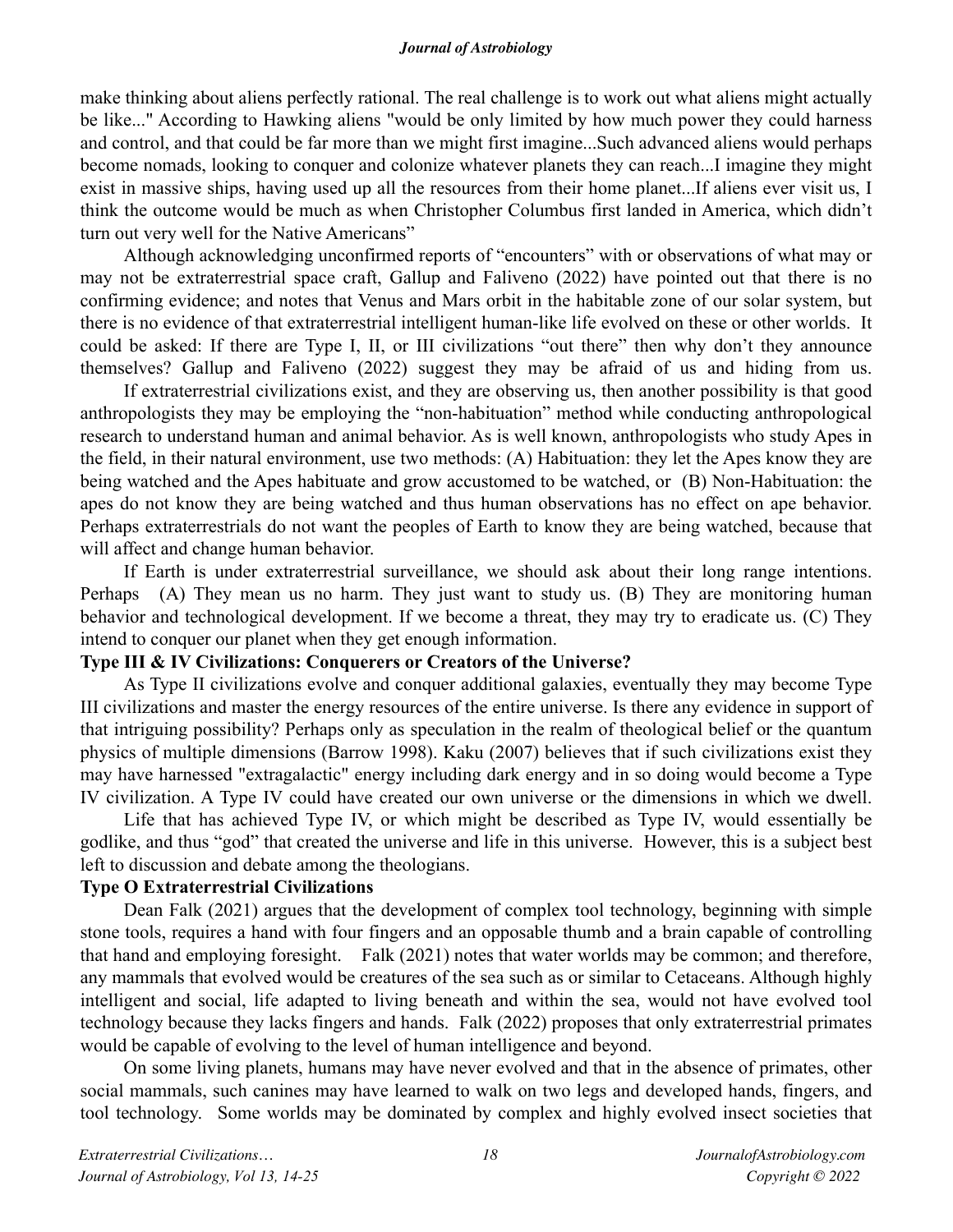may have evolved human-like capabilities (Joseph 2011) As pointed out by Joseph (2011), even on those Earth-like worlds where life similar to humans has evolved, there is no guarantee they would or will achieve a Type I civilization. Consider the ancient but highly advanced Sumerian, Egyptian, Chinese, Babylonian, Greek, Roman, Mayan, Aztec and other civilizations; that despite their great cultural, scientific, philosophical, and artistic achievements, never harnessed electricity or developed the gasoline motor or a combustable engine. On Earth, despite the evolution of "modern" humans 30,000 years ago, the technological revolution did not begin until around 300 years ago.

Even if intelligent extraterrestrial life evolved on thousands or even billions of planets in this galaxy, there is no guarantee that they would have achieved, or will ever achieve, what Kardashev classified as a Type I civilization.

### **Mineral Resources & the Evolution of Extraterrestrial Civilizations**

When a hypothetical extraterrestrial civilization goes through different levels of the Kardashev scale, in addition to increasing its requirement for energy resources, it also requires more mineral resources to build its machines and megastructures (such as Dyson spheres, Dyson-Harrop satellites, Badescu-Cathcart engines, Shkadov thrusters, Interstellar spacecraft, Caplan thruster, Warp drives, and Bussard-Ramjet engines). As a rule, the mineral resources of the parent planet of any extraterrestrial civilization may not be enough to build, maintain and fuel these machines and megastructures. So, they must be obliged to the colonization and mining of other terrestrial bodies to obtain their essential resources. Table 1 shows the importance and application of some elements in manufacturing technological equipment in human civilization (Arkles & Wilson, 2013).

| Element type | Usage in the construction of techno-signatures                                                                                                                         |  |
|--------------|------------------------------------------------------------------------------------------------------------------------------------------------------------------------|--|
| н            | Rocket fuel                                                                                                                                                            |  |
| Ti           | High strength and low weight in airborne machines, spacecraft, and rocket fitment                                                                                      |  |
| v            | High thermal resistance                                                                                                                                                |  |
| Cr           | Plating, catalysts, and alloys                                                                                                                                         |  |
| Fe           | Extensive usage in the manufacturing of tools, weapons, and machines                                                                                                   |  |
| PGE          | Fuel for jet engines, fuel cells, catalysts, and electrical connectors                                                                                                 |  |
| Cu           | Conductor of heat and electricity, manufacturing of weapons                                                                                                            |  |
| Se           | Electronics technologies and alloys                                                                                                                                    |  |
| Rb           | Electrical conductor, catalyst                                                                                                                                         |  |
| Sr           |                                                                                                                                                                        |  |
| Cd           | In nuclear reactors                                                                                                                                                    |  |
| Zr           |                                                                                                                                                                        |  |
| NЪ           | High thermal resistance components in rockets and airborne machines                                                                                                    |  |
| Ag           | Heat and electricity conductors, electronic technologies                                                                                                               |  |
| Li           | Light airborne machine parts                                                                                                                                           |  |
| Be           | In airborne machines and rockets, and the production of resistant materials at high temperatures                                                                       |  |
| Al           | Airborne machine fitment                                                                                                                                               |  |
| REE          | Aeronautical instruments, lasers, superconductors, microwave filters, electric motors, nuclear reactors, computer memory, optical<br>spectrometers, and optical fibres |  |
| Water ice    | Energy production via vapour, heat transfer, mechanical activities                                                                                                     |  |

**Table 1.** Usage of various elements in constructing advanced technologies in a hominid biological civilizations

# **Energy Capturing Megastructures Employed by Extraterrestrial Civilizations:**

The megastructures created by extraterrestrialType II and Type III civilizations can serve various purposes, including energy appropriation and expeditious interstellar travels via "stellar engines." or employed for "astro-engineering projects." Theoretically, these star orbiting megastructures (also known as Dyson Spheres) can be classified as belonging to at least three categories depending on their purpose (Badescu & Cathcart, 2006; Caplan, 2019).

For example, what have been hypothesized as "Class A stellar engines" (also known as "Shkadov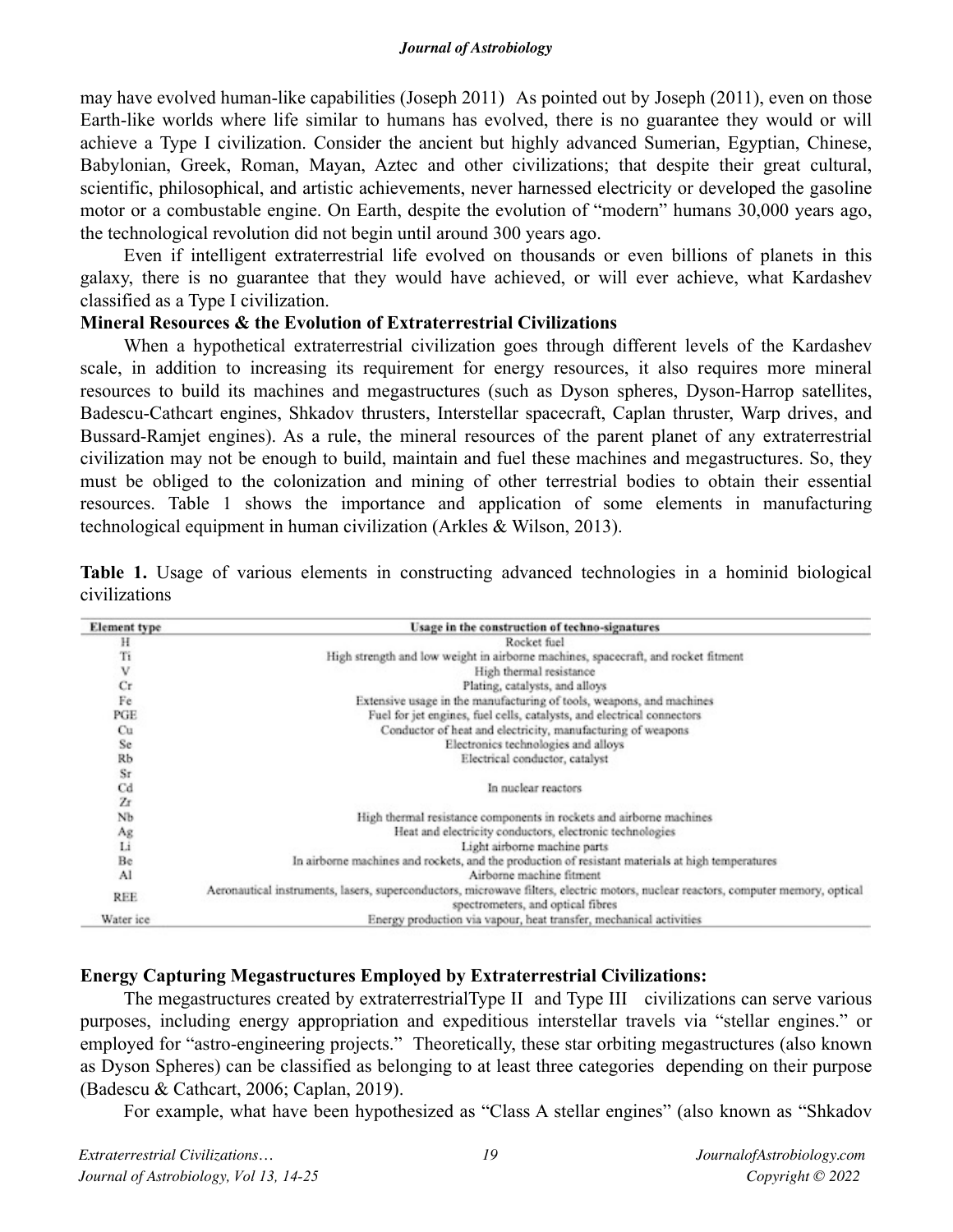thrusters") are megastructures consisting of a gigantic concave solar mirror or sail that orbits near the system's sun that deflects and magnifies light (or radiation pressure). This doubled radiation pressure is used to generate the thrust force of spacecraft (Forgan, 2013).

Theoretically, Type B stellar engines include "Dyson spheres" installed around the system's sun, absorbing the whole of its energy for consumption of an advanced civilization on an extrasolar planet. Unlike A-type stellar engines, these megastructures may or may not generate thrust force. These megastructures around the stars are defined by intense infrared radiation. As of this writing, there have been no confirming observations of megastructures (Wright, 2020).

If a Dyson sphere were to be built around our sun, it must have a radius of at least 1.66 AU, a shell thickness of 8 cm, and an average density similar to steel. Although these megastructures can generate much energy, their construction would require advanced technological discoveries and applications. In addition to cataclysmic events such as melting, explosion, and outward spherical shell drift, vast volumes of mineral resources would berequired to manufacture these megastructure.

However, instead of megastructures, Type II civilizations can use the Dyson-Harrop satellites instead of these spherical shells. These structures, whose manufacturing is more feasible than the Dyson spheres--at least from our level of technological understanding-- include a set of satellites that absorb electrons, protons, and positive ions from the solar wind and generate electrical energy (Harrop & Schulze-Makuch, 2010; Inoue & Yokoo, 2011).

The hypothetical Type C stellar engines, also known as "Badescu-Cathcart" engines, are megastructures that consist of a combination of A and B type stellar engines. Similar to Shkadov thrusters, they would be capable of generating thrust force for different types of spacecraft and could served as generators of stellar energy.

Theoretically, stellar engines could be combined Dyson spheres whose inner surface is covered with a Shkadov mirror (Badescu & Cathcart, 2006; Lingam & Loeb, 2020). Tremendous amounts of energy could therefore be narrowly focused to a single target.

In addition, advanced extraterrestrial civilizations may be capable of building stellar accessory engines, such as "Caplan thruster (or Bussard engines)". Theoretically, these engines use concentrated stellar energy to agitate a part of the star's outer surface. As a result of this process, flares of the solar wind are produced on the star's surface generating powerful solar wind that are then harnessed and employed to fuel "Bussard-Ramjet jet engines". This process results in the direct generation of plasma, which can be used as propellant fuel in a variety of jet engines (Caplan, 2019).

Another possible advanced technology may employ a magnetic sail interstellar spacecraft that can also serve as robotic probes (Cohen and Brody, 1991; Mewaldt & Liewer, 2000; Signal & Signal, 2013). Type III civilizations (including cyborg organisms) may use Warp drives or Lorentzian wormholes for their interstellar travels at much longer distances instead of the interstellar spacecraft. To manufacture these ultra-advanced technologies, in addition to colossal energy resources, vast volumes of highly diversified mineral resources would be required (Puthoff, 1996; Ćirković, 2008).

The entire mentioned hypothetical techno-signatures of superhuman civilizations have two important communion points. Firstly, the level of technology in these machines and megastructures is beyond our capability as are the different types of metals, non-metals, and metalloids are required to manufacture them. Secondly, based on our level of technology, these stellar engines or machines may be gigantic and require vast mineral resources for manufacturing. Or, conversely, they may be so small as to achieve nano-structure.

These factors reveal the requirement of extraterrestrial civilizations to appropriate further and more diverse mineral and energy resources. Hence, again, based on our level of understanding, these civilizations would have colonize and mine other planets, moons, and asteroids in their stellar system and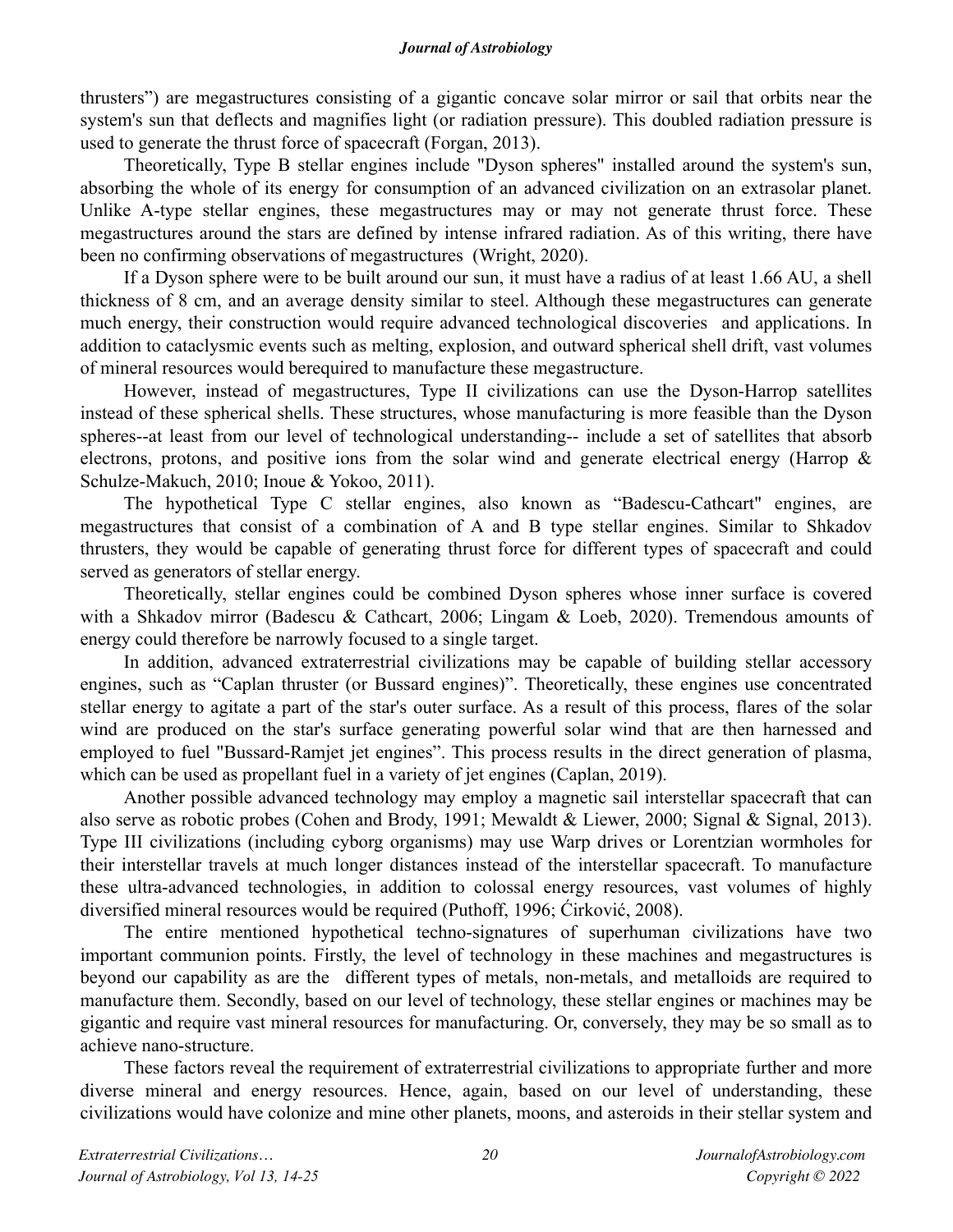even their galaxy (Veysi, 2021). Figure 1 shows a simple graphical illustration of the stages of the cultural evolution of extraterrestrial civilizations, and its relationship with the increasing requirement of these civilizations for mineral and energy resources.



Increase of requirement to energy and mineral resources

**Figure 1.** The stages of development of extraterrestrial civilizations (cultural evolution), and increment their requirement for mineral and energy resources.

# **Advanced Technology, Celestial Energy and Mineral Resources**

Presumably, technological advanced extraterrestrial civilization can extract its essential elements (mineral resources) from neighboring moons, plans, and their own stars. However, stars do not generate elements heavier than iron, such as alkalis, lanthanides, and actinides (a hypothetical essential for manufacturing advanced and ultra-advanced technologies). Nevertheless, these elements can easily form in silicate terrestrial bodies. As a result, extraterrestrial civilizations will eventually obtain mineral and energy resources from other the planets, moons, or asteroids. Table 2 shows the relationship between the type of planets and the type of mineral resources (Veysi, 2021).

**Table 2.** Relationship between the planets type and terrestrial bodies, with the type of mineral resources on them, for usage by the technologically advanced civilizations.

| Planet type                                                                  | Element type |
|------------------------------------------------------------------------------|--------------|
| Gaseous giants                                                               | н            |
|                                                                              | Ti           |
|                                                                              | v            |
| Silicate planets with plate tectonics and stagnant lid tectonics style, both | Сr           |
|                                                                              | Fe           |
|                                                                              | PGE          |
|                                                                              | Cu           |
|                                                                              | Se           |
|                                                                              | Rb           |
|                                                                              | Sr           |
|                                                                              | Cd           |
|                                                                              | Zг           |
| Silicate planets with plate tectonics style, merely                          | Nb           |
|                                                                              | Ag           |
|                                                                              | Li           |
|                                                                              | Be           |
|                                                                              | Al           |
|                                                                              | REE          |
| Icy moons, ice, and ocean planets                                            | Water ice    |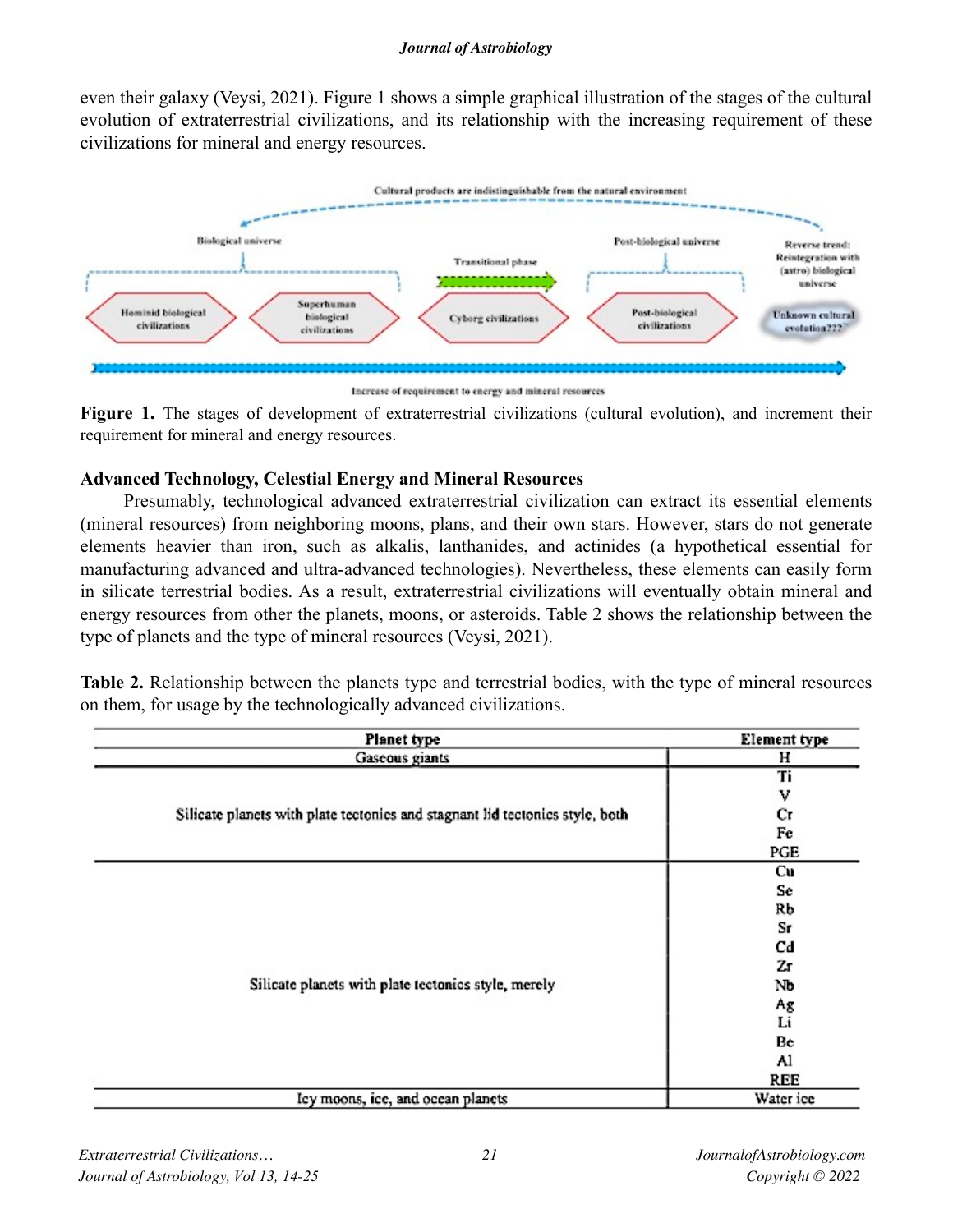Just as the combustable engines, supersonic jets, televisions, radios, and the internet would have been inconceivable to humans thousands of years ago; the technological capabilities of Type II and III civilizations may also exceed our understanding. They may be capable of generating minerals, metals, energy and even alternate realities and dimensions from sources and via technologies that seem improbable. Indeed, the science of the future, of Type II and III civilizations, might appear to us as "magic" today.

### **Conclusions**

There are stars and planets billions of years older than our own. If human-like intelligent life evolved on just a few of these worlds, they may have achieved Type I, II, and III civilizations, and developed technologies beyond our comprehension, billions of years ago. If Earth is under extraterrestrial surveillance they may be relying on the non-habituation anthropological observational model so they do not affect "natural" human behavior and (A) intend us no harm; or (B) they are monitoring our technological development and if humans become a threat they may destroy our technology and civilization; or (C) as warned by Stephen Hawking, they intend to conquer our planet.

**Acknowledgements:** The author acknowledge Shahid Beheshti University for its support and encouragement in carrying out this academic work and thanks the referees for their many helpful suggestions.

# **REFERENCES**

- Arkles, B., Wilson, K (2013) Periodic Table of the Elements with Applications. Gelest Inc, https:// doi.org/10.13140/RG.2.2.23128.39684.
- Armstrong, R. A. (2021a). Statistical Analysis of 'Tube-Like'Structures on Mars Photographed by Curiosity and Opportunity and Comparisons with Terrestrial Analogues. Journal of Astrobiology, 10, 11-20.

Armstrong, R. (2021b). Martian Spheroids: Statistical Comparisons with Terrestrial Hematite('Moqui Balls') and Podetia of the Lichen Dibaeis Baeomyces. Journal of Astrobiology, 7, 15-23.

Armstrong, R. A. (2022). Forms Resembling Sponges or Corals at Gale Crater, Mars: Evidence of Fossilised Life or Mineralogy? Journal of Astrobiology, 13, 4-12.

Arrhenius, S. (1908). Worlds in the Making. Harper & Brothers, New York.

- Badescu, V., & Cathcart, R. B (2006) Stellar Engines and the Controlled Movement of the Sun. In Macro-Engineering, (pp. 251-279), Springer, Dordrecht.
- Bianciardi G, Rizzo V, Cantasano N. 2014. Opportunity Rover's image analysis: Microbialites on Mars? Int J Aeronaut Space Sci. 15(4):419–433.
- Bianciardi G, Rizzo V, Farias ME, Cantasano N. 2015. Microbialites at Gusev Craters, Mars. Astrobiol Outreach. 3(5): 1000143.
- Bianciardi G., Nicolo, T., Bianciardi, L. (2021). A Morphometric Approach To Martian Microstructures, Journal of Astrobiology, 7.
- Birgham, F. (1882). The Discovery of Orgnaic Remains in Meteroric Stones. Popular Science, November 1881-April 1882.
- Boyajian, T. S., et al. (2016). Planet Hunters IX. KIC 8462852–where's the flux? Monthly Notices of the Royal Astronomical Society, 457(4), 3988-4004.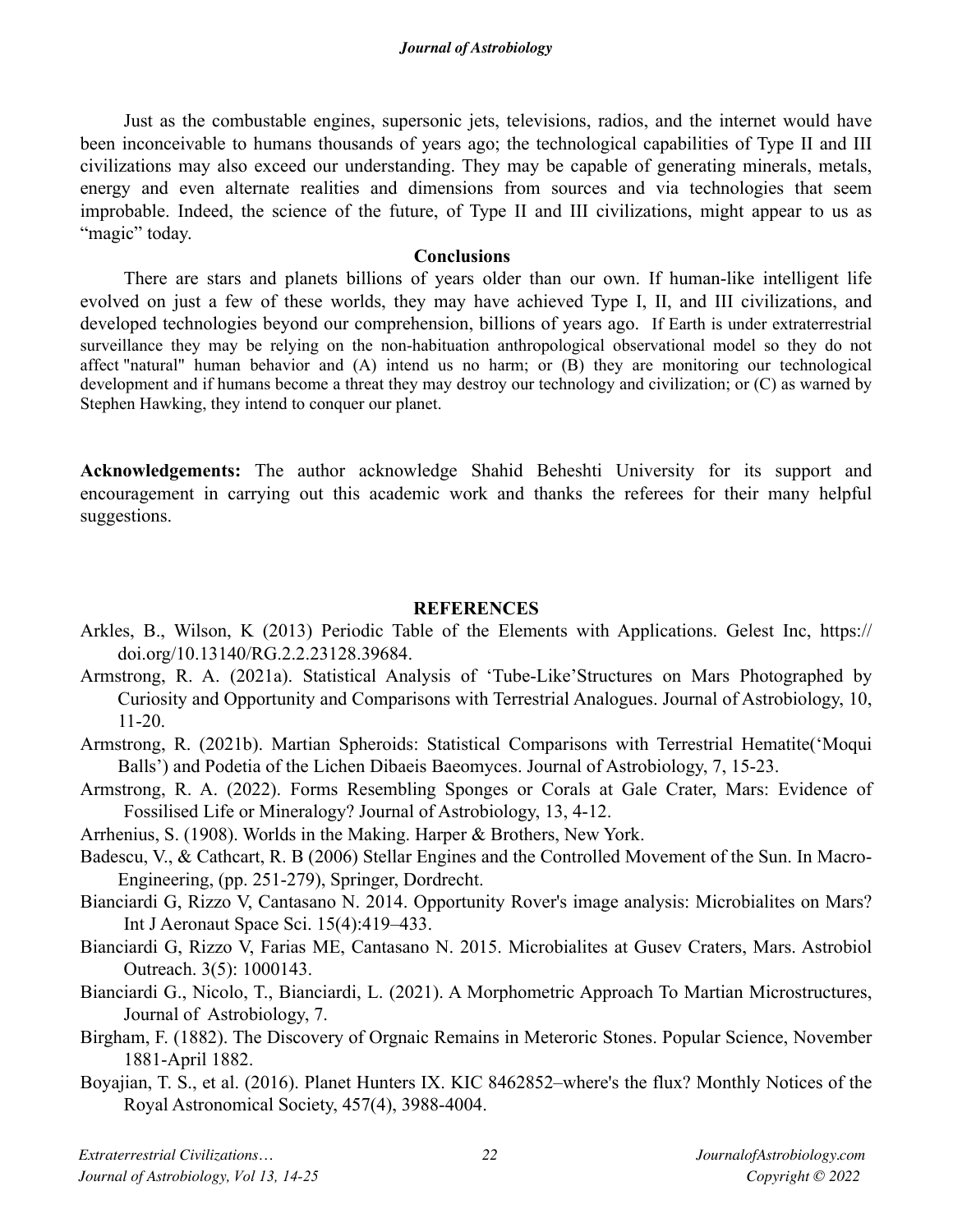- Campante, T. L. et al. (2015). An Ancient Extrasolar System With Five Sub-Earth-Size Planets, The Astrophysical Journal, 799, 2.
- Caplan, M. E (2019) Stellar engines: Design considerations for maximizing acceleration. Acta Astronautica. 165, 96-104.
- Cirkovic, M. M (2008) Against the empire. arXiv:0805.1821 [astro-ph.EP].
- Cirkovic, M. M (2016) Kardashev's classification at 50+: a fine vehicle with room for improvement, arXiv:1601.05112 [astro-ph.EP].
- Ćirković, M. M (2018) Post-postbiological evolution? Futures, 99, 28-35.
- Cohen, M. M., & Brody, A. R (1991) Human factors issues for interstellar spacecraft. In Session on Interstellar Initiatives, 28th Space Congress.
- Claus, G., Nagy, B. (1961) A Microbiological Examination of Some Carbonaceous Chondrites. Nature 192, 594 - 596.
- Crick, F. (1981). Life Itself. Its Origin and Nature. Simon & Schuster, New York.
- Dick, S. J (2003) Cultural evolution, the postbiological universe and SETI. International Journal of Astrobiology, 2(1), 65-74.
- Dick, S (2008) The postbiological universe. Acta Astronautica, 62(8-9), 499-504.
- Elewa, A.M. (2021). Fossils on Mars: A Brief Review of the Evidence. Journal of Astrobiology, 7, 29-37.
- Falk, D. (2022). Implications of Brain Evolution in Cetaceans and Primates for Highly Intelligent Extraterrestrial Life. Journal of Astrobiology, 45-64.
- Forgan, D. H (2013) On the possibility of detecting class A stellar engines using exoplanet transit curves. arXiv:1306.1672 [astro-ph.EP].
- Gallup Jr, G. G. (2022). Extraterrestrial Intelligence: A Cognitive Evolutionary Perspective. Journal of Astrobiology, 12, 65-75.
- Harrop, B. L., & Schulze-Makuch, D (2010) The Detection of a Dyson-Harrop Satellite: A Technologically Feasible Astroengineering Project and Alternative to the Traditional Dyson Sphere. In Astrobiology Science Conference: Evolution and Life: Surviving Catastrophes and Extremes on Earth and Beyond, (Vol. 1538, p. 5469).
- Horvat, M. (2015). KIC 8462852: Remnants of a Failed Early Type II Civilization? Cosmology, 20.
- Inoue, M., & Yokoo, H (2011) Type III Dyson sphere of highly advanced civilizations around a supermassive black hole. arXiv:1112.5519 [astro-ph.EP].
- Jones, A. R. (2009). The Next Mass Extinction: Human Evolution or Human Eradication Journal of Cosmology, 2009, 2, 316-333.
- Joseph, R. (2011). The Evolution of Consciousness in the Ancient Corners of the Cosmos (Penrose R.) Consciousness in the Universe. Cosmology Science Publishers.
- Joseph, R., 2016). A high probability of life on Mars, the consensus of 70 experts. Cosmology, 25,1-25.
- Joseph, R. (2017). When UFOs Attacked Los Angeles Are Extraterrestrials Spying on Earth? Cosmology - March 1, 2017,<http://cosmology.com/UFOsAttackLosAngeles.html>
- Joseph, R., & Armstrong, (2022). Mollusks on Mars! Rock-Boring Marine Life in Jazero Crater: A Comparative Quantitative Morphological Analysis. In press.
- Joseph, R., & Duvall, D. (2021). Fungi on Mars and Extraterrestrial Civilizations. Genetics, Evolution, Alien Megastructures and Ancient Stars. Journal of Cosmology, 103.
- Joseph R., Planchon, O., Gibson, C. H., Schild, R. (2020a). Seeding the Solar System with Life: Mars, Venus, Earth, Moon, Protoplanets. Open Astronomy, 29, 1.
- Joseph, R., Planchon, O., Duxbury, N.S., Latif, K., Kidron, G.J., Consorti, L., Armstrong, R. A., Gibson, C. H., Schild, R., (2020b). Oceans, Lakes and Stromatolites on Mars, Advances in Astronomy,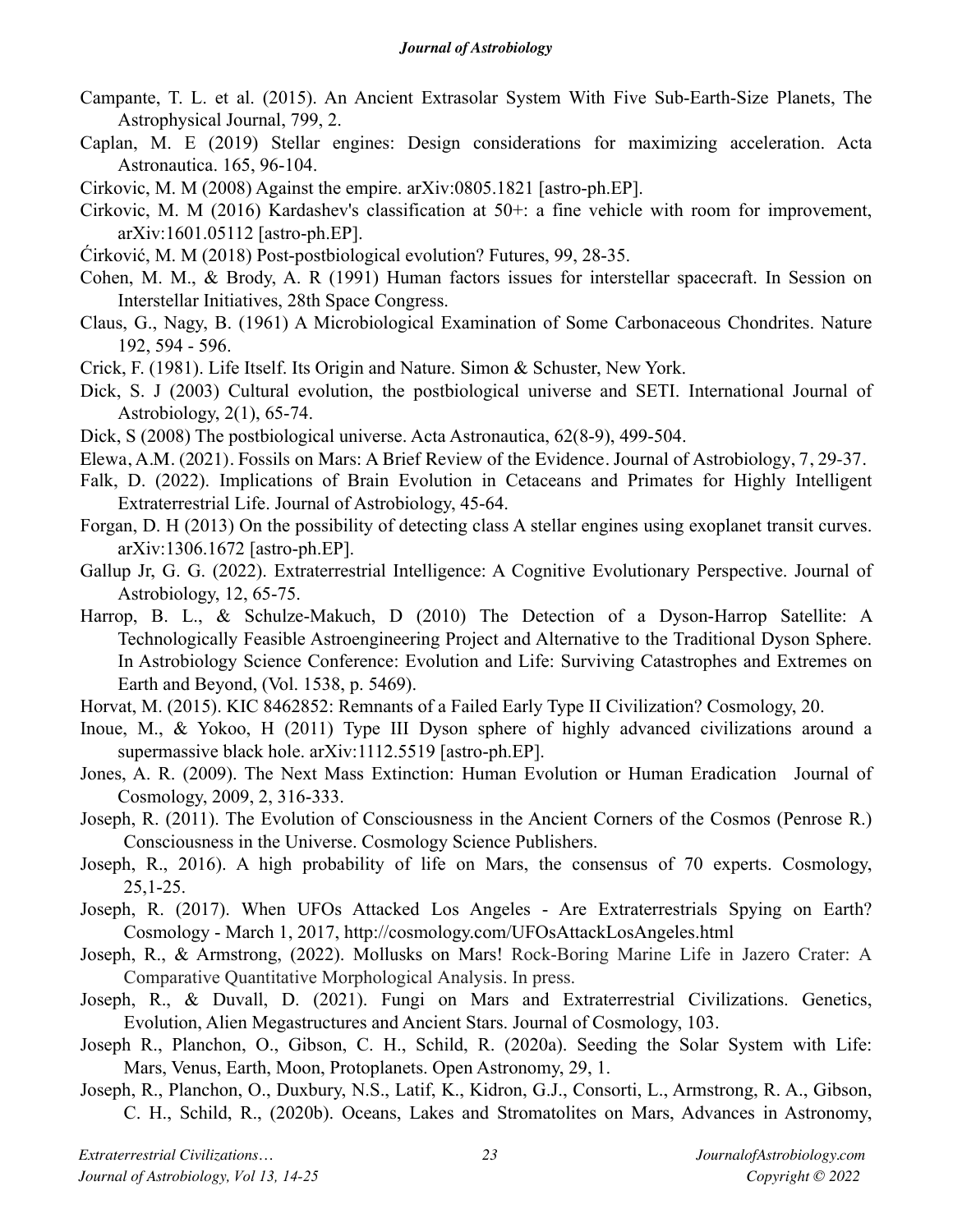doi.org/10.1155/2020/6959532

- Joseph, R.G., Duxbury, N.S. Kidron, G.J. Gibson, C.H., Schild, R. (2020d) Mars: Life, Subglacial Oceans, Abiogenic Photosynthesis, Seasonal Increases and Replenishment of Atmospheric Oxygen, Open Astronomy, 2020, 29, 1, 189-209.
- Joseph, R., Armstrong R.A., Wei, X., Gibson, C., Planchon, O., Duvall, D., Elewa, A.M.T., Duxbury, N., Rabb, H., Latif, K., Schild, R. (2021). Fungi on Mars? Evidence of Growth and Behavior From Sequential Images. Astrobiology Research Report, 5/1/2021, ResearchGate.net https:// www.researchgate.net/publication/351252619
- Joseph, R., Gibson, C., Wolowski, K., Bianciardi, G., Kidron, G. J., del Gaudio, R., et al. (2022). Evolution of Life in the Oceans of Mars? Episodes of Global Warming, Flooding, Rivers, Lakes, and Chaotic Orbital Obliquity. Journal of Astrobiology, 13, 14-126.
- Kaku, M. (2007). The Physics of Extraterrestrial Civilizations, New York: Doubleday.
- Kaku, M. (2005). Parallel Worlds: The Science of Alternative Universes and Our Future in the Cosmos. New York: Doubleday.
- Kardashev, N.S. (1964). Transmission of information by extraterrestrial civilizations" Soviet Astronomy, 8, 2.
- Kardashev, Nikolai S. (1985). "On the inevitability and the possible structures of supercivilizations" Ub \*Papagiiannis, M.D,( The Search for Extraterrestrial life. International Astronomical Union.
- Kelvin, Lord (1871) Presidential Address to the British Association for the Advancement of Science; Edinburgh, 1871
- Kunimoto, M., & Matthews, J. M. (2020). Searching the entirety of Kepler data. II. Occurrence rate estimates for FGK stars. The Astronomical Journal, 159(6), 248.
- Latif, K., Ray, J. G., & Planchon, O. (2021). Algae on Mars: A Summary of the Evidence. Journal of Astrobiology, 7, 22-28.
- Lingam, M., & Loeb, A (2020) Constraints on the Abundance of 0.01 c Stellar Engines in the Milky Way. The Astrophysical Journal, 905(2), 175.
- Mewaldt, R., & Liewer, P (2000) An interstellar probe mission to the boundaries of the heliosphere and nearby interstellar space. In Space Conference and Exposition, (p. 5173).
- Michael, G (2014) Extraterrestrial Intelligence: Friends, Foes, or Just Curious?. In Extraterrestrial Altruism (pp.25-35), Springer, Berlin, Heidelberg.
- Montet, B. T. & Simon, J. D. (2016), ApJ, 830, L39
- Nagy, B., Fredriksson, K., Kudynowkski, J., Carlson, L. (1963a), Ultra-violet Spectra of Organized Elements. Nature 200, 565 - 566.
- Nagy, B., Fredriksson, K., Urey, C., Claus, G., Anderson, C. A., Percy, J. (1963b). Electron Probe Microanalysis of Organized Elements in the Orgueil Meteorite, Nature 198, 121 - 125.
- Oberhaus, D. & Donlin, K. (2021). NASA is supporting the search for alien megastructures.https:// www.supercluster.com/editorial/nasa-is-supporting-the-search-for-alien-megastructures
- Pflug, H.D. 1984. Microvesicles in meteorites, a model of pre-biotic evolution. Journal Naturwissenschaften, 71, 531-533.
- Puthoff, H. E (1996) SETI, the velocity-of-light limitation, and the Alcubierre warp drive: An integrating overview. Physics Essays, 9, 156-158.
- Rozanov, A. Yu and Hoover, R.B., 2003. Atlas of bacteriomorphs in carbonaceous chondrites, ProcSPIE, 5163, 23-35.
- Sagan, C., Angel, J. (1973). Cosmic Connection: An Extraterrestrial Perspective. Cambridge U. Press
- Saito, R. K. et al. (2018) VVV-WIT-07: another Boyajian's star or a Mamajek's object? Monthly Notices of the Royal Astronomical Society, 482.